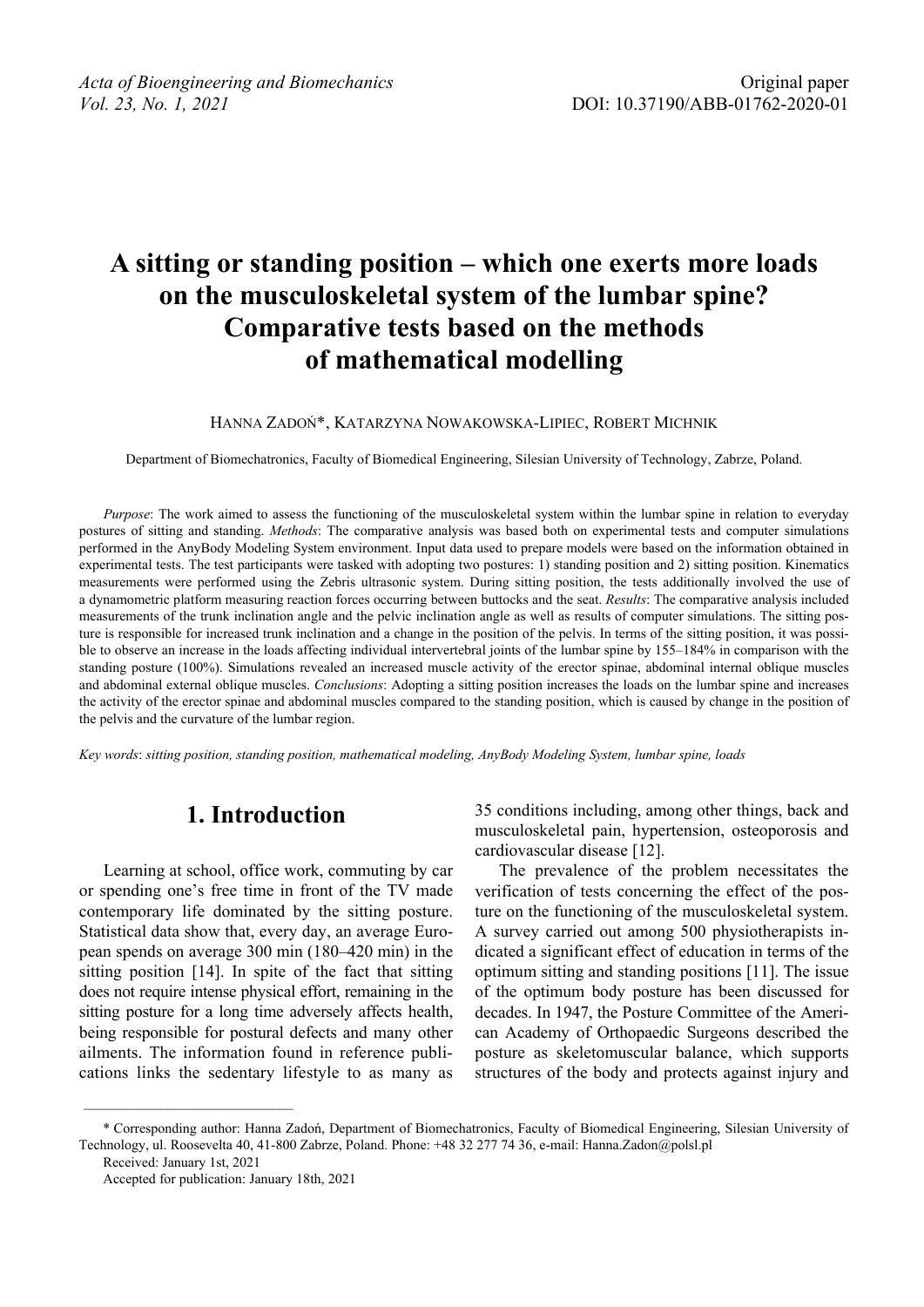deformity [11]. Positions (particularly long lasting ones) cause changes which adversely affect health, trigger pain and are responsible for the improper functioning of the locomotor system. Among other things, changes in the body posture include the protrusion of the head, the changes in spinal curvatures or the disturbance of a correct muscle balance [28], entailing numerous consequences in everyday life. Elderly persons tend to have increased thoracic kyphosis, affecting their gait patterns and, consequently, increasing the risk of falling [4].

The determination of the optimum body posture is not easy primarily because of differences between individuals, including base support, mass distribution and other anthropometric characteristics [4]. Authors of numerous reference publications attempted to identify the features of optimum standing or sitting positions, yet none of them indicated one ideal posture [11], [20]. In spite of the lack of scientific correlations linking a specific posture with pain, both in terms of the standing and sitting positions, physiotherapists consider the upright lordotic spinal posture as optimum for the functioning of the locomotor system [11], [20]. It should be remembered that opinions provided by physiotherapists are primarily based on knowledge connected with biomechanics, stereotypes concerning the optimum posture, own experience and the ability of linking body postures to disorders observed during appointment with patients. The improper and long-lasting loading of the locomotor system resulting from adopted postures can undoubtedly trigger pain [12]. An example of a method enabling the qualitative indication of loads exerted on the musculoskeletal system when adopting a specific position or a body posture is mathematical modelling with static optimisation. The possibilities of the method are presented in the remainder of the work.

The work aimed to compare the two most common postures adopted during the day, i.e., a standing and sitting position, with respect to loads transmitted by the musculoskeletal system.

## **2. Materials and methods**

The comparison of the two basic postures of the day, i.e., standing and sitting, was performed on the basis of experimental tests and modelling.

The experimental tests were attended by 36 individuals (18 females (F) and 18 males (M)) having an average weight of 72  $\pm$  17 kg (F = 61  $\pm$  8 kg, M = 81  $\pm$ 19 kg) and an average height of  $176 \pm 9$  cm (F = 170  $\pm$  6 cm, M = 183  $\pm$  7 cm). The criteria for participation in the experiments were the lack of pain in the lower spine, the lack of visible faulty posture and no previous surgeries in the lumbo-pelvic-hip complex and the lower limbs. The test participants were tasked with adopting two postures: 1) standing position with arms along the trunk and 2) sitting position (without the backrest) – a natural sitting position with the knees bent at a right angle in the knee joint. Measurements of the adopted postures which were subjected to analysis involved the use of the Zebris ultrasonic system (Zebris Medical GmbH, Germany). This enabled an objective assessment of characteristic anthropometric points in space and positions of body segments in relation to one another. The sitting posture involved additional measurements of reaction forces occurring between the seat and the buttocks and ground reaction forces. The aforesaid measurements involved the use of a Zebris FDM-S dynamometric platform placed on the seat (Zebris Medical GmbH, Germany) and Medilogic Insoles – foot pressure measuring system  $(T & T)$ Medilogic Medizintechnik GmbH, Germany).

The results of kinematics-related tests (trunk inclination angle and pelvic inclination angle) as well as the results of tests concerning seat and ground reaction forces constituted input data for simulations performed in the AnyBody Modeling System environment (AnyBody Technology Inc., Aalborg, Denmark). The standing and sitting postures of the test participants were modelled using mathematical models of the human musculoskeletal system available in the AMMR repository (Fig. 1). The simulations of the standing position were performed using the model of the entire human body (StandingModel), whereas the simulations of the sitting position involved the use of the FreePostureModel. Models in the AnyBody environment are composed of 69 rigid bodies presenting the skeletal system and approximately 1000 linear elements representing the muscular system [7]. The developed models used the default lumbar spine rhythm, which, on the basis of reference publications, [27] determines the range of movements at individual levels of the lumbar spine. The adopted rhythm is characterised by the increased participation of single vertebrae in the movement of the entire lumbar spine along with the transition from the lower spine upwards. The models involved the use of the ScalingLengthMassFat method, which, based on the information about height, body mass and the percentage content of the fatty tissue (calculated using Body-Mass Index) of a given person, scaled the dimensions of body segments and muscular forces. The input data, which was used to develop the models of activities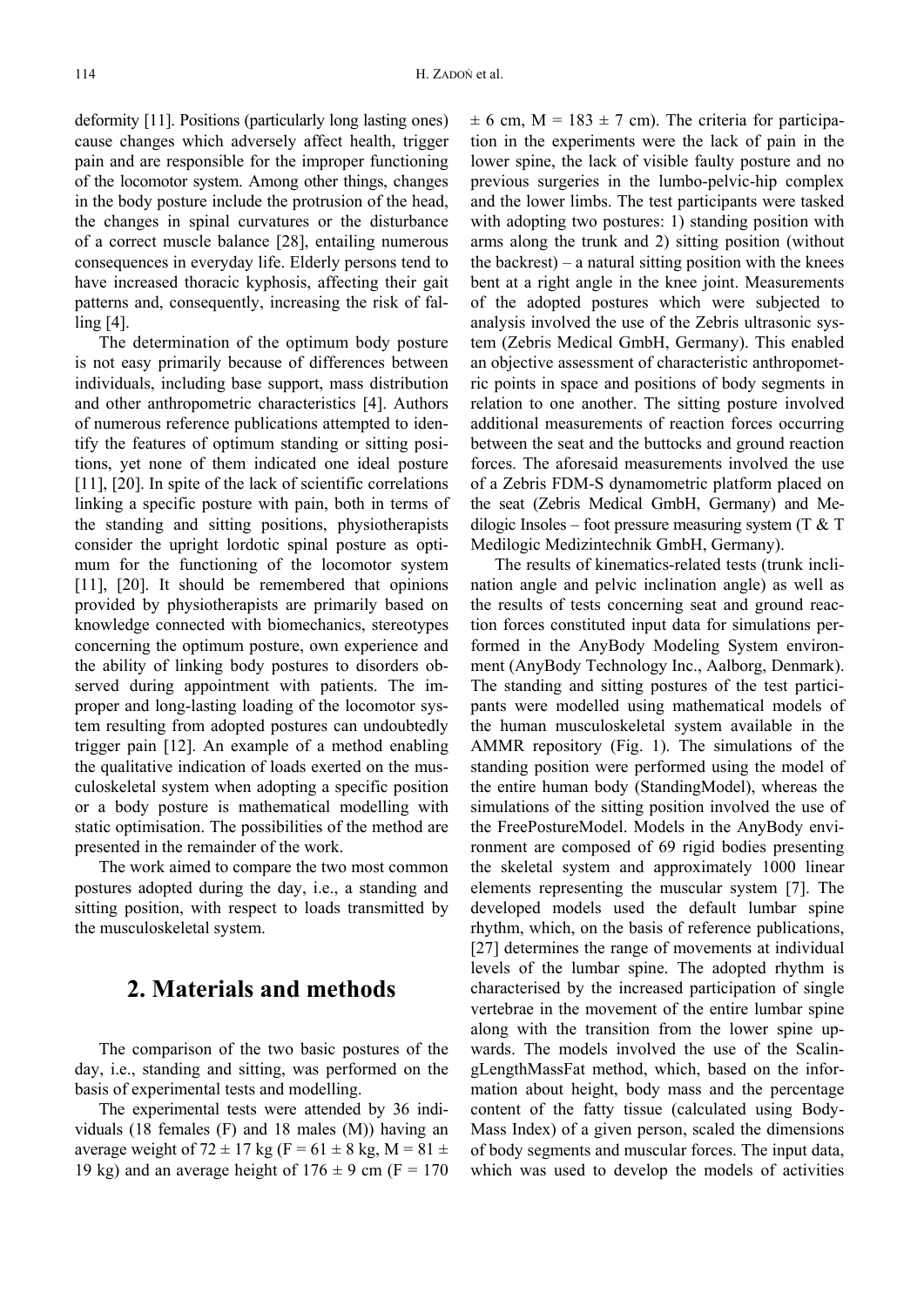subjected to analysis, included information about the body mass and height of a given test participant, the value of the trunk inclination angle and that of the pelvic inclination angle and, regarding the sitting posture, information about reaction forces occurring between the buttocks and the seat and ground reaction forces.

The development of mathematical models of the standing and sitting positions involved the adoption of the following assumptions and simplifications:

- symmetricity of the human body structure and the symmetricity of the adopted static posture;
- muscular model AnyMuscleModel a simple model assuming the constant value of muscular force independent of its working conditions;
- posture during the adoption of the standing and sitting positions was modelled solely on the basis of data concerning the trunk inclination angle (defined as the angle between the straight line determined by C7 and L5/S1 and the vertical straight line) and the pelvic inclination angle in the sagittal plane (defined as the angle between the straight line determined by the anterior superior iliac spines and posterior superior iliac spines and the horizontal straight line) – Fig. 1c;
- seat reaction force was modelled using two vectors of forces applied appropriately in the pubic bone area, whereas the value of the vectors was averaged from the results recorded on the dynamometric platform during a 10-second measurement;
- values of ground reaction forces in relation to the standing position were determined using an algorithm incorporated into the StandingModel. In relation to the sitting position, the above-named values were modelled using two vectors of forces applied in the area of the heel and that of the instep.

The determination of loads affecting the musculoskeletal system in the AnyBody Modeling System environment was obtained through solving an inverse dynamic problem; the identification of muscular forces was obtained by using static optimisation. The optimisation criterion was the criterion of movement control assuming the minimisation of the sum of the cube power of the proportion of muscular forces to their maximum values [7], [10], [15].

The comparative analysis encompassed the trunk inclination angle and the pelvic inclination angle as well as the results of computer simulations, the resultant values of reaction forces in the intervertebral joints of the lumbar spine and muscular forces present in the lumbar spine when adopting the standing and sitting postures. The simulation results were standardised in relation to (BW). The results were also analysed in

relation to sex. Normalcy of the distribution of the analysed variables was verified using the Shapiro–Wilk test, in which the significance level was set at  $\alpha = 0.05$ . The correlation between the parameters subjected to analysis was examined using the Pearson correlation; the level of statistical significance of the correlation coefficient being  $p < 0.05$ .





## **3. Results**

The experimental tests and computer simulations made it possible to perform the comparative analysis of the effect of the standing and sitting positions on loads exerted on the lumbar spine.

In Table 1, kinematic data, i.e., the trunk inclination angle and the pelvic inclination angle recorded during the standing and sitting positions are presented. In relation to the entire group, the average trunk inclination during the standing position amounted to  $2.34^{\circ} \pm 1.88^{\circ}$ . After dividing the group according to sex, it was observed that the trunk inclination angle in the group of female participants was slightly smaller  $(2.23^{\circ} \pm 1.80^{\circ})$ than in the group of males  $(2.45^{\circ} \pm 1.96^{\circ})$ . The comparison of the standing posture with the sitting posture revealed that the adoption of the sitting position was responsible for a nearly 3-fold increase in the trunk inclination, where its mean value amounted to  $7.00^{\circ} \pm 3.59^{\circ}$ . The sitting posture-related difference was slightly higher in relation to sex. In the group of males, the value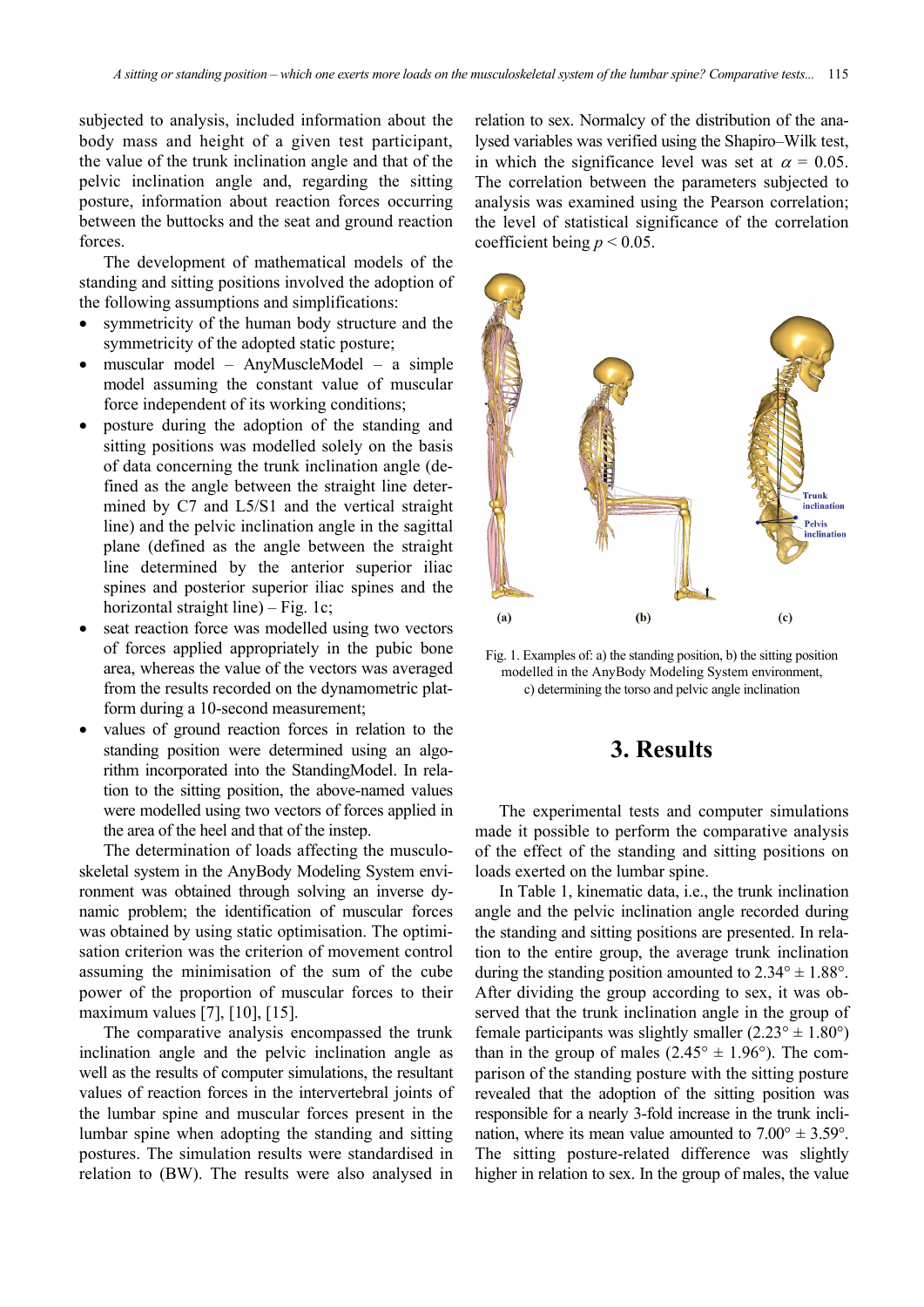of trunk inclination angle  $(7.38^{\circ} \pm 3.62^{\circ})$  was by  $0.69^{\circ}$ higher than that in the group of women  $(6.63^{\circ} \pm 3.53^{\circ})$ . A visible difference according to sex was also observed in relation to the pelvic position. In the standing position, in all of the test participants the pelvis was in anteversion (the mean pelvic inclination angle being  $-16.09^{\circ}$   $\pm$ 4.99°). In the group of females, the mean pelvic inclination angle amounted to  $-17.48^{\circ} \pm 4.45^{\circ}$ , whereas in the group of males, the mean pelvic inclination angle amounted to  $-14.62^{\circ} \pm 5.11^{\circ}$ . During the sitting position, the pelvis was in retroposture in 73% and in anteversion in 27% of the test participants (70% being females). The pelvic inclination angle in the sagittal plane was restricted within the range of  $-25.43^{\circ} \div 7.90^{\circ}$ . The higher inclination values recorded in the sitting posture indicate greater differences in kinematics in the sitting posture than in the standing one.

The analysis of the results of the simulation revealed that the adoption of the sitting position significantly increased loads present in the lumbar spine – Fig. 2. In comparison with the standing position, the sitting posture is responsible for an increase in the resultant reaction force in individual segments of the lumbar spine, i.e., by 55% in relation to segment L5–S1 (an

increase from  $0.7 \pm 0.05$  BW to  $1.08 \pm 0.17$  BW),  $67\% - L4 - L5$  (an increase from  $0.61 \pm 0.05$  BW to  $1.02 \pm 0.17$  BW), 78% – L3–L4 (an increase from  $0.58 \pm 0.05$  BW to  $1.02 \pm 0.17$  BW),  $78\% - L2 - L3$ (an increase from  $0.60 \pm 0.06$  BW to  $1.05 \pm 0.16$ ), 84% – L2–L3 (an increase from  $0.63 \pm 0.06$  BW to  $1.14 \pm 0.17$  BW) and 80% (an increase from 0.65  $\pm 0.06$  BW to  $1.13 \pm 0.18$  BW) – Fig. 1a. The observations of the results according to sex (Fig. 1b) revealed that, in terms of the sitting position, the values of the resultant reaction forces were by between 6% (L1–L2) and up to 16% (L5–S1) higher in relation to the group of males (Fig. 1b), which could be ascribed to a more common pelvic retroposture and greater trunk inclination in this group. The analysis of correlations revealed the existence of a moderately strong relation between the resultant reaction force in individual intervertebral joints of the lumbar spine and the trunk inclination angle  $(r = 0.53 \div 0.70; p < 0.05)$  as well as between the resultant reaction force in intervertebral joints of the lumbar spine and the pelvic inclination angle  $(r =$ 0.46 $\div$ 0.66;  $p < 0.05$ ) in the sitting position.

In Figure 3, presents the values of muscular forces present in the lumbar spine – erector spinae and abdomi-

Table 1. Trunk inclination angle and pelvic inclination angle in relation to the standing and sitting position (pelvic inclination angle – designations: (–) anteversion, (+) retroposture)

|                      |                          |               | Total group $\lceil \circ \rceil$ | Women $\lceil$ °]   | Men $\lceil$ °]     |
|----------------------|--------------------------|---------------|-----------------------------------|---------------------|---------------------|
| Standing<br>position | Trunk inclination [deg]  | $Mean \pm SD$ | $2.33 \pm 1.88$                   | $2.22 \pm 1.80$     | $2.44 \pm 1.95$     |
|                      |                          | Range         | $0.00 - 6.80$                     | $0.10 \div 6.30$    | $0.00 - 6.80$       |
|                      | Pelvis inclination [deg] | $Mean \pm SD$ | $-16.09\pm4.99$                   | $-17.48 \pm 4.45$   | $-14.62\pm5.11$     |
|                      |                          | Range         | $-25.43 \div -5.36$               | $-24.70 \div -7.90$ | $-25.43 \div -5.36$ |
| position<br>Sitting  | Trunk inclination [deg]  | $Mean \pm SD$ | $6.99 \pm 3.59$                   | $6.63 \pm 3.53$     | $7.38 \pm 3.62$     |
|                      |                          | Range         | $0.30 \div 15.30$                 | $0.30 \div 15.30$   | $0.61 - 12.80$      |
|                      | Pelvis inclination [deg] | $Mean \pm SD$ | $4.76 \pm 8.09$                   | $2.94 \pm 9.43$     | $6.69 \pm 5.76$     |
|                      |                          | Range         | $-11.26 \div 25.41$               | $-11.26 \div 25.41$ | $-5.26 \div 15.84$  |



Fig. 2. Resultant reaction forces in the intervertebral joints of the lumbar spine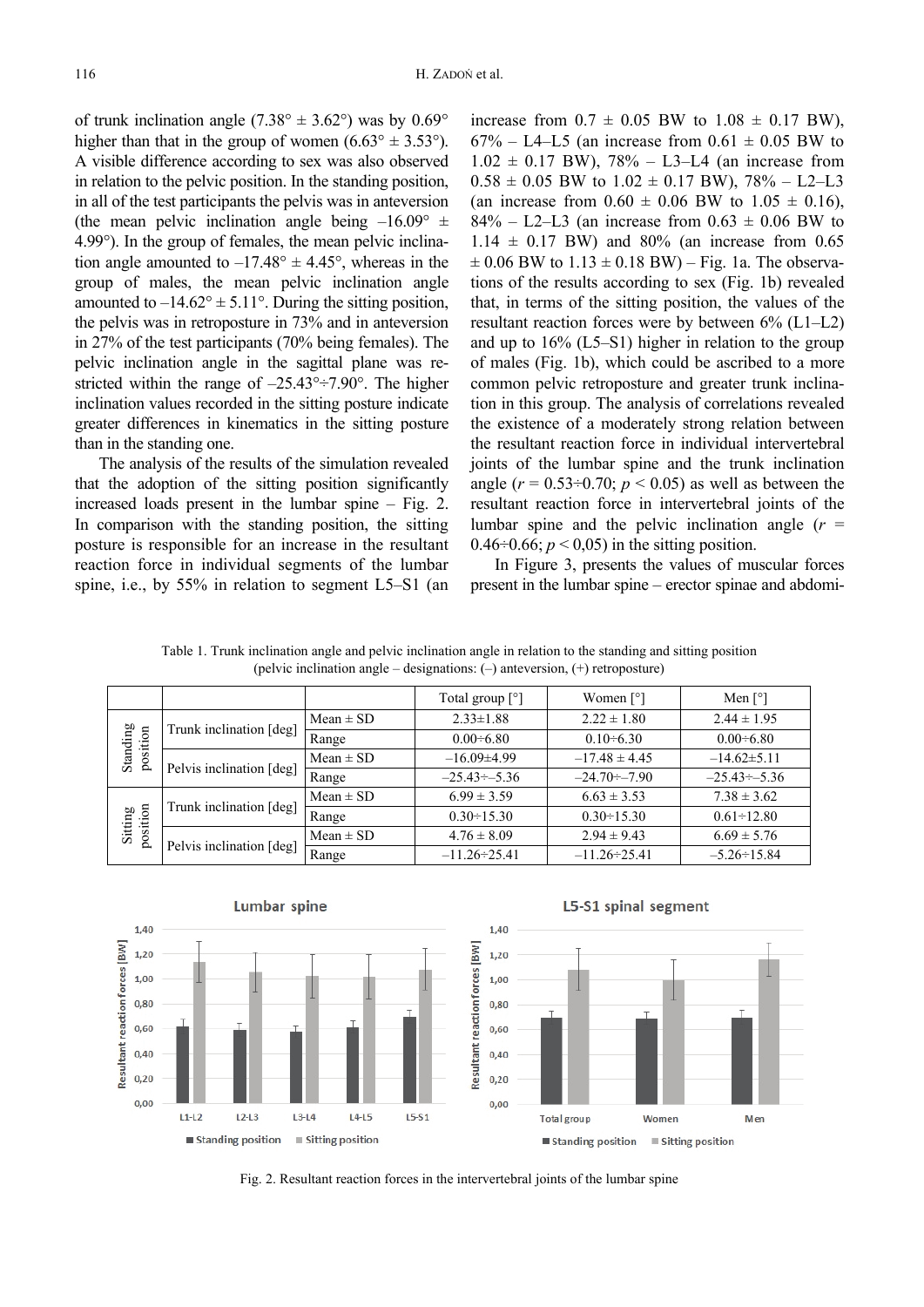

Fig. 3. Muscular forces generated by the spine muscles present in the lumbar spine

nal muscles – *transversus abdominis*, *rectus abdominis*, abdominal internal oblique muscle and abdominal external oblique muscle. The analysis of the erector spinae involved division into four groups, i.e., ILpL (lat. *iliocostalis lumborum pars lumborum*), ILpT (lat. *Iliocostalis lumborum pars thoracis*), LTpL (lat. *longissimus thoracis pars lumborum*) and LTpT (lat. *Longissimus thoracis pars thoracis*). Among the muscles subjected to analysis, the highest activity was that of the *transversus abdominis*, in relation to which the muscular force during the standing position amounted to  $0.20 \pm$ 0.01 BW, whereas during the sitting position it was by 50% higher and amounted to  $0.31 \pm 0.02$  BW. The remaining muscles, i.e., the abdominal internal and external oblique muscles were characterised by similar activity (standing posture:  $0.01 \pm 0.0$  BW and sitting posture:  $0.04 \pm 0.01$  BW). In turn, the activity of the *rectus abdominis* was low as the value of muscular force was close to zero. Similarly to abdominal muscles, a higher total activity of the erector spinae was recorded in the sitting position, i.e.,  $0.23 \pm 0.06$  BW, than in the standing position, i.e.,  $0.11 \pm 0.04$  BW. Differences in the muscular forces generated by the erector spinae in relation to a given posture were observed during the analysis of its individual muscular groups. During standing, higher activity was noticed in relation to groups ILpL and LTpL, whereas during sitting, higher activity was observed in relation to groups ILpTand LTpT.

### **4. Discussion**

Presently, most views on the optimum sitting and standing postures result from physiotherapists' opinions based on their knowledge, experience and, most frequently, the association of lower spine pain with the posture of patients [11], [20]. The presented method of experimental tests and computer-aided simulations enable the quantitative assessment of loads occurring within the locomotor system. The measurements of kinematics and external forces and their use in the development of mathematical models constitute a tool which enables a complex analysis related to the effect of an adopted posture on the values of loads exerted on the musculoskeletal system. This work contains the comparison of the two basic postures adopted in everyday life, i.e., the standing and sitting positions.

#### *Kinematics*

The standing position and the sitting position undoubtedly differ in terms of kinematics. Data obtained in the tests as well as information presented by Philippot et al. [22] and Claeys et al. [4] unquestionably indicate different positions of the pelvis. Both the authors of this work and Philippot et al. [22] observed during the sitting position a tendency to change the pelvic inclination angle by approximately 20° in relation to the standing posture. The change results in a smaller anteversion or retroposture if compared with that characteristic of the standing posture. Numerous reference data confirm the effect of the pelvic inclination angle on the sagittal posture of the spine in its lower parts, i.e., in the lumbosacral section [2], [8], [15]. In more than 73% of the test participants, the pelvic retroposture during the position of sitting was responsible for the loss of the natural curvature of the lumbar spine, i.e., the flattening of the lumbar lordosis [2], [15]. The results of measurements presented by Lord et al. [13] indicate that the angle of the lumbar lordosis in the standing posture is on average greater by 50% than during the sitting position. During the analysis of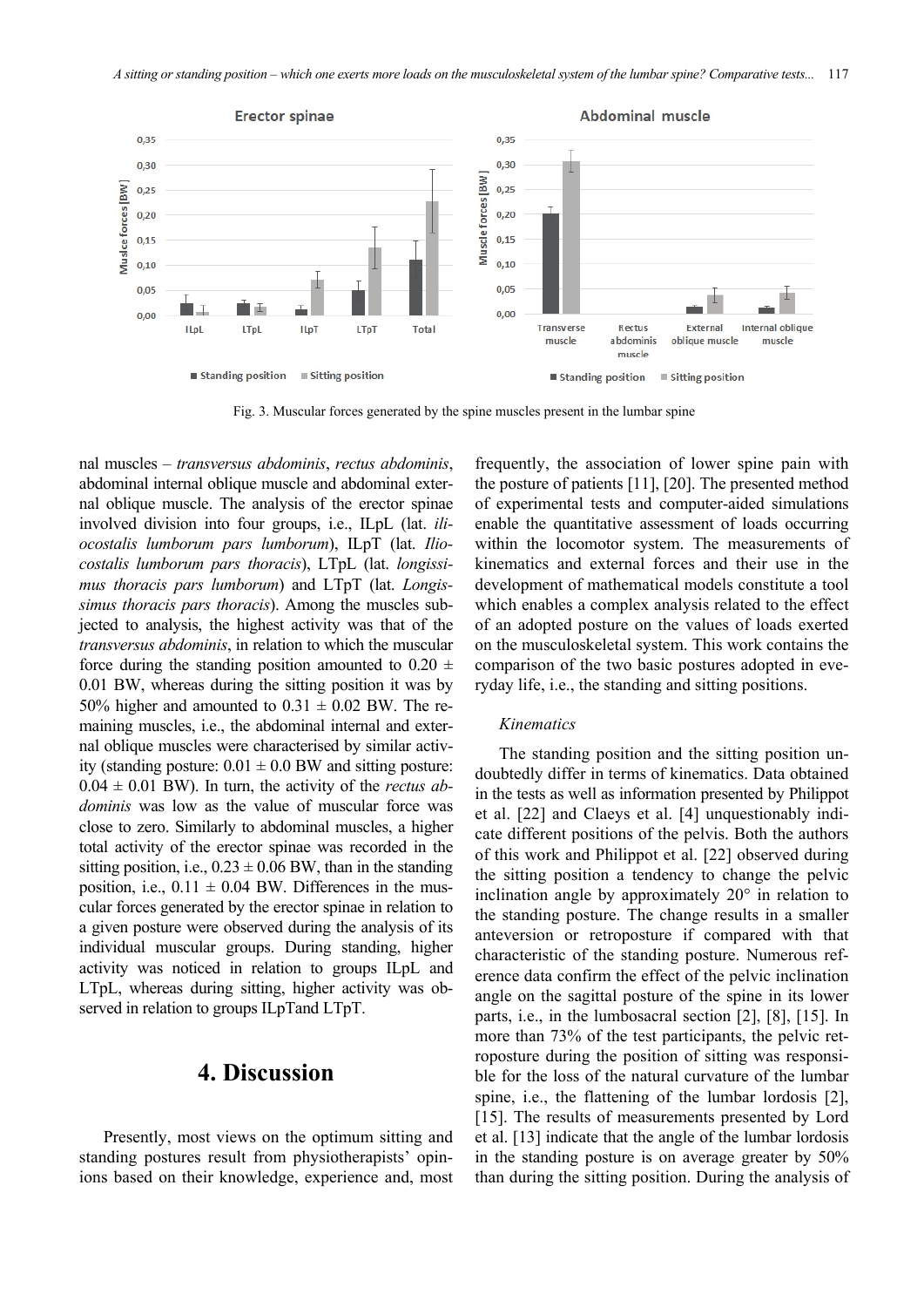the lumbo-pelvic-hip complex, it is also necessary to pay attention to sex-related differences which, during the tests discussed in this work, were observed both in the standing and sitting posture. Janssen et al. [9] confirmed that males and females have a different sagittal spino-pelvic alignment, which results from varying anatomical structures. The adoption of both standing and sitting positions was also affected by obesity [1], [16]. Buckland et al. [1] observed that sitting individuals with BMI > 25 were characterised by increased pelvic retroposture, the aim of which was the compensation for soft-tissue impingement that occurs anterior to the hip joint and limits hip flexion. Apart from the influence of mass, Mieszała et al. [16] also indicated age and body height as significant determinants of the size of the pelvic tilt angle. In the tests discussed in the article the value of BMI was below 25. Because of the foregoing, the simulation results should be generalised only in relation to the population without obesity.

#### *Loads exerted on the musculoskeletal system of the lumbar spine in the standing and sitting positions*

Simulations performed in the AnyBody Modeling System environment enabled the determination of reaction forces in the intervertebral joints and muscular forces present in the lumbar spine.

The results presented in the work in accordance with the overview of previously performed tests of intradiscal pressure (IDP) in the lumbar spine revealed higher loads in the sitting position than in the standing position [5]. Nachemson et al. [17] demonstrated that pressure in the intervertebral disk during sitting without the backrest is by as many as 40% higher than that during the standing position. In turn, leaning forwards by 20° increases the pressure to 190%. Thirty years later, Sato et al. [25] also confirmed that the adoption of the sitting posture may increase pressure up to approximately 210% in relation to the sitting posture with the trunk inclination,  $115%$  in relation to the sitting upright posture and 137% in relation to the sitting position hyperextended in relation to the standing position (100%). Surprisingly, Wilke et al. [26], in relation to the natural sitting posture, recorded the value of IDP similar or even slightly lower than in the sitting position and also recorded pressure increased up to approximately 165% in the inclined sitting posture. In this work, the adoption of the sitting position increased loads in the individual segments of the lumbar spine between 155% and even 184% in comparison with the standing posture (100%). The correlation results revealed that the increase in the resultant reaction force

in the intervertebral joints of the lumbar spine was affected both by the position of the pelvis (increased retroposture generates higher loads [15]) and increased trunk inclination, which was also observed in works by Rohlmann et al. [24] and Nowakowska et al. [19]. The comparison of the simulation results with the data found in reference publications [5], [17], [19], [24]– [26] revealed that values of loads were comparable, which confirmed the correctness of the assumptions adopted during modelling. Slight differences between values could result from the different positioning of individual body segments in the sitting posture as well as from a small number of test participants in groups (Nachemson – 9 participants, Sato – 8 participants and Wilke – 1 participant). The application of mathematical modelling made it possible to perform the analysis of loads in relation to 36 persons, which enabled the analysis of 36 various standing positions and 36 various sitting positions.

The adoption of a standing or sitting position also leads to differences in the activity of the muscular system. The simulations revealed that, in comparison with standing, the sitting posture is characterised by increased values of muscular forces generated by the erector spinae, transversus abdominis as well as abdominal internal and external oblique muscles. Information available in reference publications concerning muscular activity during the standing and sitting positions are based on EMG [6], [21] and USG [23] measurements. However, there are no data concerning values of muscular forces. In addition, it should be noticed that EMG and USG measurements enable the analysis of large muscle groups located directly under the skin surface, whereas the use of mathematical modelling makes it possible to determine muscular activity and muscular forces of all modelled muscles. O'Sullivan et al. [21] demonstrated a change in muscular activity depending on the adopted, both standing and sitting, positions – in the standing and sitting postures, the superficial thoracic erector spinae muscle and the anteroinferior portion of the internal oblique muscle are often activated, and they have less activation in passive trunk postures. In turn, comparing the sitting and standing positions, similar to this work, a greater muscular activity of the thoracic erector spinae muscle was observed during the sitting position. However, different correlations were obtained in relation to the muscular activity of internal oblique muscle – O'Sullivan et al. recorded a lower muscular activity during the sitting position than during the standing posture. Claus et al. [6] analysed 4 sitting postures characterised by subtle changes in the thoracolumbar and lumbar spinal curves. The results revealed varying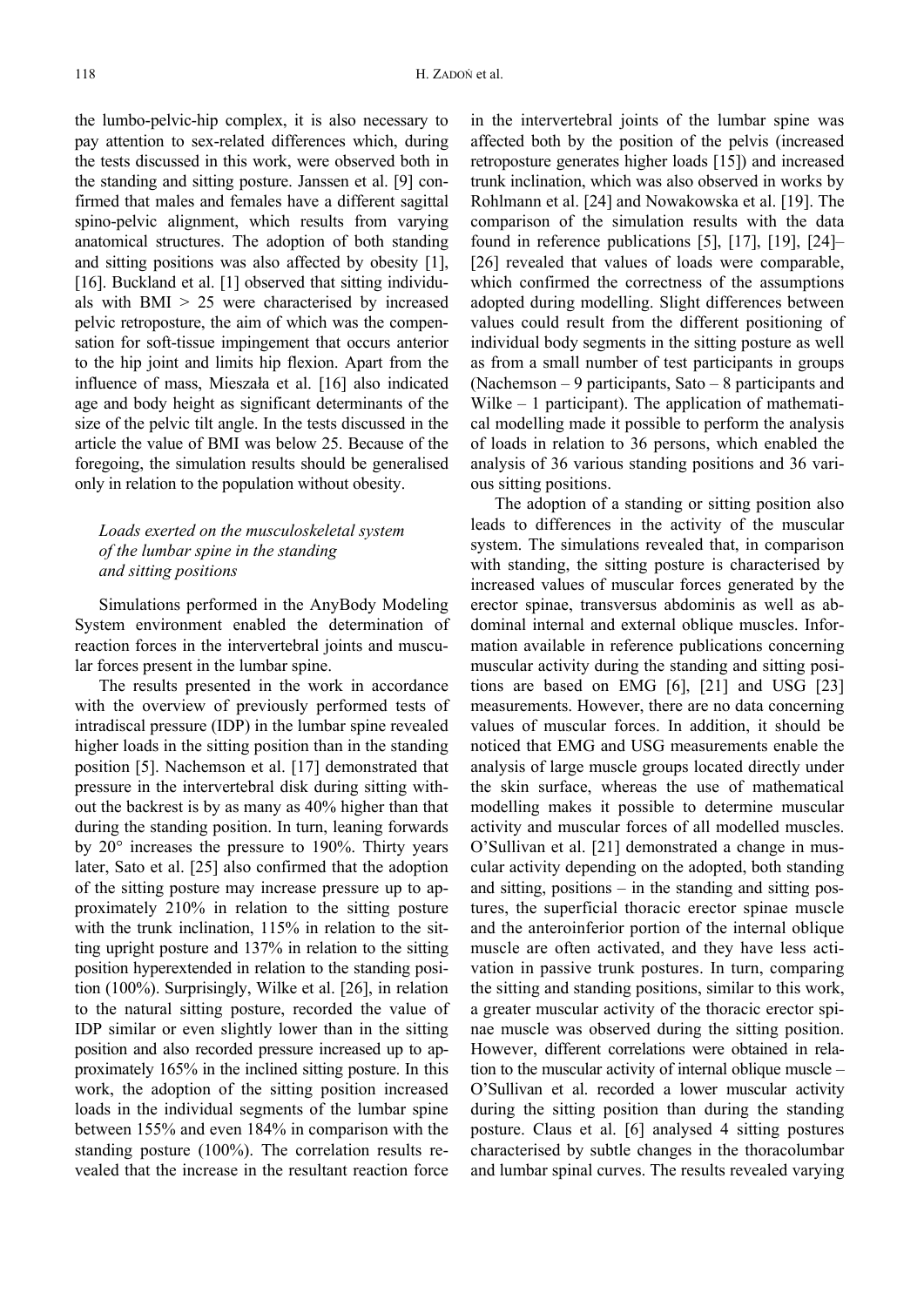magnitudes of muscle activity in relation to postures, particularly in the deep and superficial regions of the lumbar multifidus. In turn, USG measurement results presented by Reeve et al. [23] confirmed the effect of the adopted posture on the thickness of the *transversus abdominis* – in both erect lumbo-pelvic neutral standing and sitting postures there was an increase in the *transversus abdominis* thickness compared to swayback standing or slouched sitting, respectively. The comparison of the erect standing posture with the erect sitting posture revealed slightly greater thickness of the *transversus abdominis* during the position of standing. The authors suggested that the increased thickness of muscle indicates increased activity. However, the aforesaid thesis was not confirmed in the research performed by the authors of this article as the simulation results indicated the increased activity of the *transversus abdominis* in the sitting position.

Information contained in reference publications confirmed that the activity of trunk muscles depends on the adopted sitting position, which may vary significantly. Different positions of individual segments of the body during the position of sitting may trigger various activity of individual muscles. The aforesaid differences are discussed in the above-named reference publications. It should also be noted that, during the tests, the manner of sitting was not imposed – test participants were tasked with adopting a neutral posture. The work also presents results in relation to the averaged neutral sitting position.

## **4.1. Limitation of this work and directions of further research**

The presented research work has some limitations related to the applied method. Both the standing and sitting postures were modelled solely on the basis of information about the trunk inclination angle and pelvic inclination angle. The lordosis of the lumbar spine was determined using an algorithm describing the lumbopelvic rhythm implemented in the AnyBody Modeling System environment [27]. Because of the previously assumed limitations in both the StandingModel and the FreePostureModel, simulations of individual postures did not take into account the changes in *thoracis kyphosis*. Another limitation was not taking into consideration ligaments and passive properties of intervertebral discs in the model. However, on the basis of the information contained in available reference publications [3], [18], the authors suppose that the aforesaid limitations should not significantly affect the findings resulting from the analyses. Another simplification which was applied to the tests was the modelling of the seat reaction force by means of two 2 vectors.

The experimental tests and simulations as well as the analysis of the related results indicate the necessity of continuing the research in several areas. In subsequent research-related works, the authors intend to develop a model of the sitting posture taking into account individual spine curvatures measured during experimental tests. Such a model will make it possible to reflect, in a more precise way, the distribution of pressure forces measured using the dynamometric platform.

## **5. Conclusions**

The above-presented experimental tests and modelling made it possible to compare the position of individual segments of the body and the loads exerted on the musculoskeletal system during the standing and sitting posture. The results-based analysis justified the formulation of the following conclusions:

- sitting posture forces a change in the position of the pelvis by on average  $21.21^{\circ} \pm 7.44^{\circ}$  in relation to the standing posture; the pelvic anteversion or retroposition is smaller than that of the standing posture, thus reducing the angle of lordosis;
- standing position does not increase muscle strength, but only stimulates individual muscles or activates the strength necessary to maintain body position, whereas sitting position increases the muscular force of the erector spinae, transversus abdominis, abdominal internal oblique and abdominal external oblique muscles;
- sitting posture may on average increase loads in individual segments of the lumbar spine by 155–184% in relation to the standing posture (100%);
- it was demonstrated that, during the sitting position, loads (resultant reaction forces in the intervertebral joints of the lumbar spine) affected the trunk inclination angle and pelvic inclination angle:
	- pelvic retroposition was responsible for increased  $\circ$ loads,
	- $\circ$ the higher the trunk inclination, the greater the loads.

#### **Acknowledgements**

Publication supported by Own Schoolarship Fund of the Silesian University of Technology in year 2019/2020, grant number: 32/FSW18/0003-03/2019.